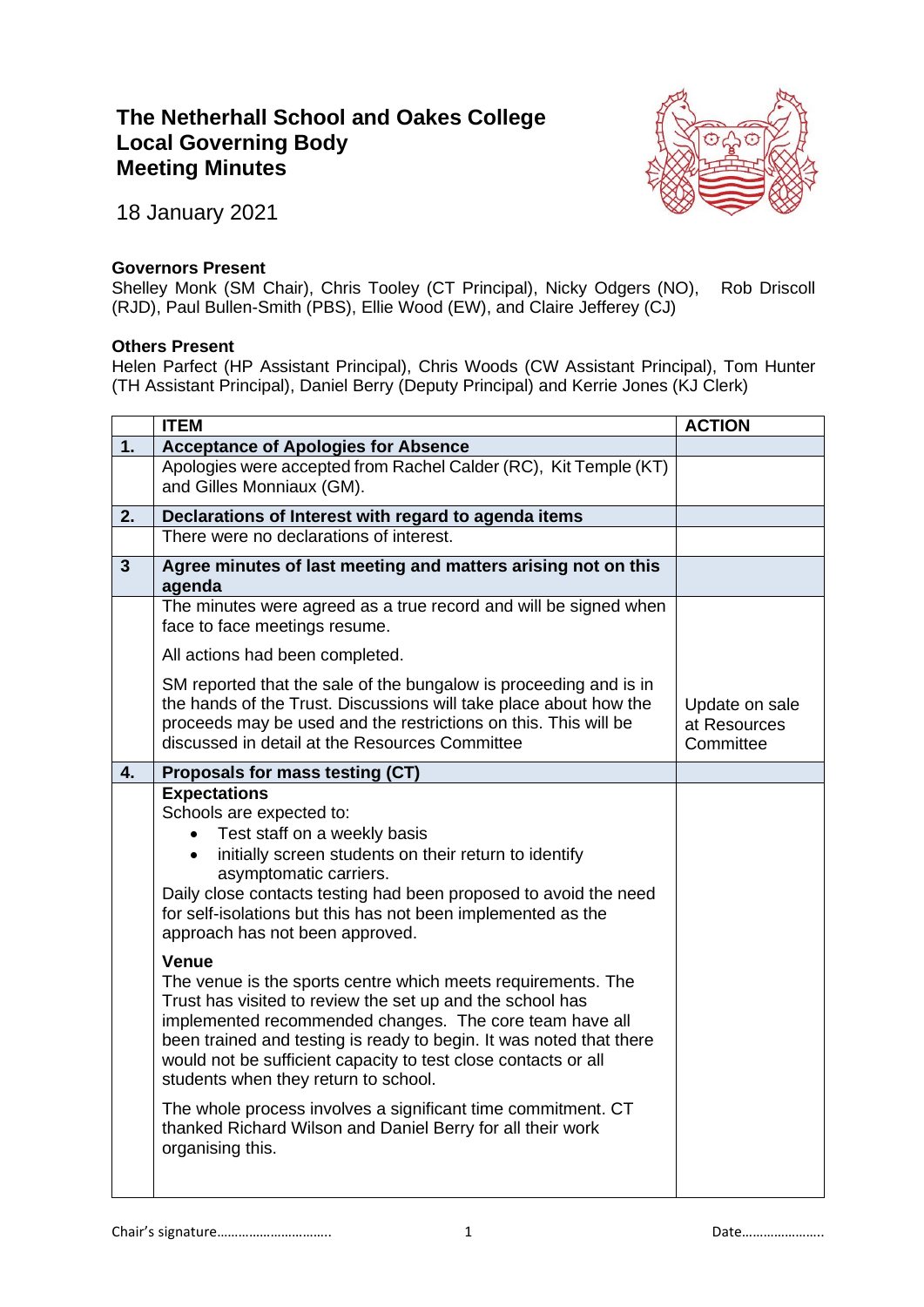|    | Q Why did the Trust advise reducing bay numbers from 7 to 2?<br>A This is unclear since we had followed government guidance.<br>However, we have followed Trust direction.<br><b>Q</b> Who are the core team?<br>A They are all staff who have volunteered and include Science and<br>Food technicians and admin staff. If we have to test whole year<br>groups we will need at least 20 additional volunteers and will need<br>to look externally. These would all need to be trained.<br><b>Q</b> Where would you recruit from?<br>A We have had offers from parents with relevant experience and<br>are sending a letter to all parents to ask for help from those with<br>some experience. However, we cannot take those over 60 years of<br>age. |  |
|----|-------------------------------------------------------------------------------------------------------------------------------------------------------------------------------------------------------------------------------------------------------------------------------------------------------------------------------------------------------------------------------------------------------------------------------------------------------------------------------------------------------------------------------------------------------------------------------------------------------------------------------------------------------------------------------------------------------------------------------------------------------|--|
| 5. | <b>Risk Assessment Update</b>                                                                                                                                                                                                                                                                                                                                                                                                                                                                                                                                                                                                                                                                                                                         |  |
|    | The risk assessment has been reviewed and the testing process<br>has been added. This is updated regularly and can be found on<br>the website https://www.netherhall.org/images/uploads/documents/<br>Netherhall Covid 19 RA January Update.pdf<br><b>Q</b> Where will tests be stored?<br>A We are reviewing this as the tests get underway to ensure they<br>are kept at an appropriate temperature but in place in the venue 12                                                                                                                                                                                                                                                                                                                    |  |
|    | hours before use<br>Q How would we know that there has been an update?<br>A The updated areas are highlighted. Staff are sent updated<br>copies                                                                                                                                                                                                                                                                                                                                                                                                                                                                                                                                                                                                       |  |
| 6. | Delivering remote learning (HP)                                                                                                                                                                                                                                                                                                                                                                                                                                                                                                                                                                                                                                                                                                                       |  |
|    | Moving to streamlined provision during the current lockdown was<br>facilitated by pre-prepared lockdown timetables. Some lessons will<br>be live and some will be independent learning. However, there will<br>always be a live component in every subject and year group. In<br>KS5 most lessons are live. Following recent positive feedback from<br>students, all work is now set using Google Classrooms.                                                                                                                                                                                                                                                                                                                                         |  |
|    | In order to monitor both work and attendance, a model of two<br>teachers per lesson has been put in place where one teacher<br>delivers the live lesson and the other provides support and<br>monitoring. Work submission is monitored and any gaps followed<br>up. TAs keep in touch with SEND students and provide support<br>including attending a class if necessary.                                                                                                                                                                                                                                                                                                                                                                             |  |
|    | Q Might Google classrooms be used more long term?<br>A It has been running alongside ALIS in many subjects so the<br>students are used to it. It is quite likely we will use more in the<br>future<br>Q How many devices have been given to students who need<br>them?                                                                                                                                                                                                                                                                                                                                                                                                                                                                                |  |
|    | A We have identified those students who need them and have<br>given them a device and wifi dongle. About 60 laptops have come<br>from Government. There are 26 students that we don't yet know<br>about and we are following up on these and doing safe and well<br>checks at the same time. Chris Woods is doing a fantastic job<br>overseeing this.<br>Q Do staff have regular contact with their students; could any slip<br>through the net?                                                                                                                                                                                                                                                                                                      |  |
|    | A Year groups are split into two for teaching. As lessons are being<br>run with two teachers the support teacher will be monitoring                                                                                                                                                                                                                                                                                                                                                                                                                                                                                                                                                                                                                   |  |

Chair's signature………………………….. 2 Date…………………..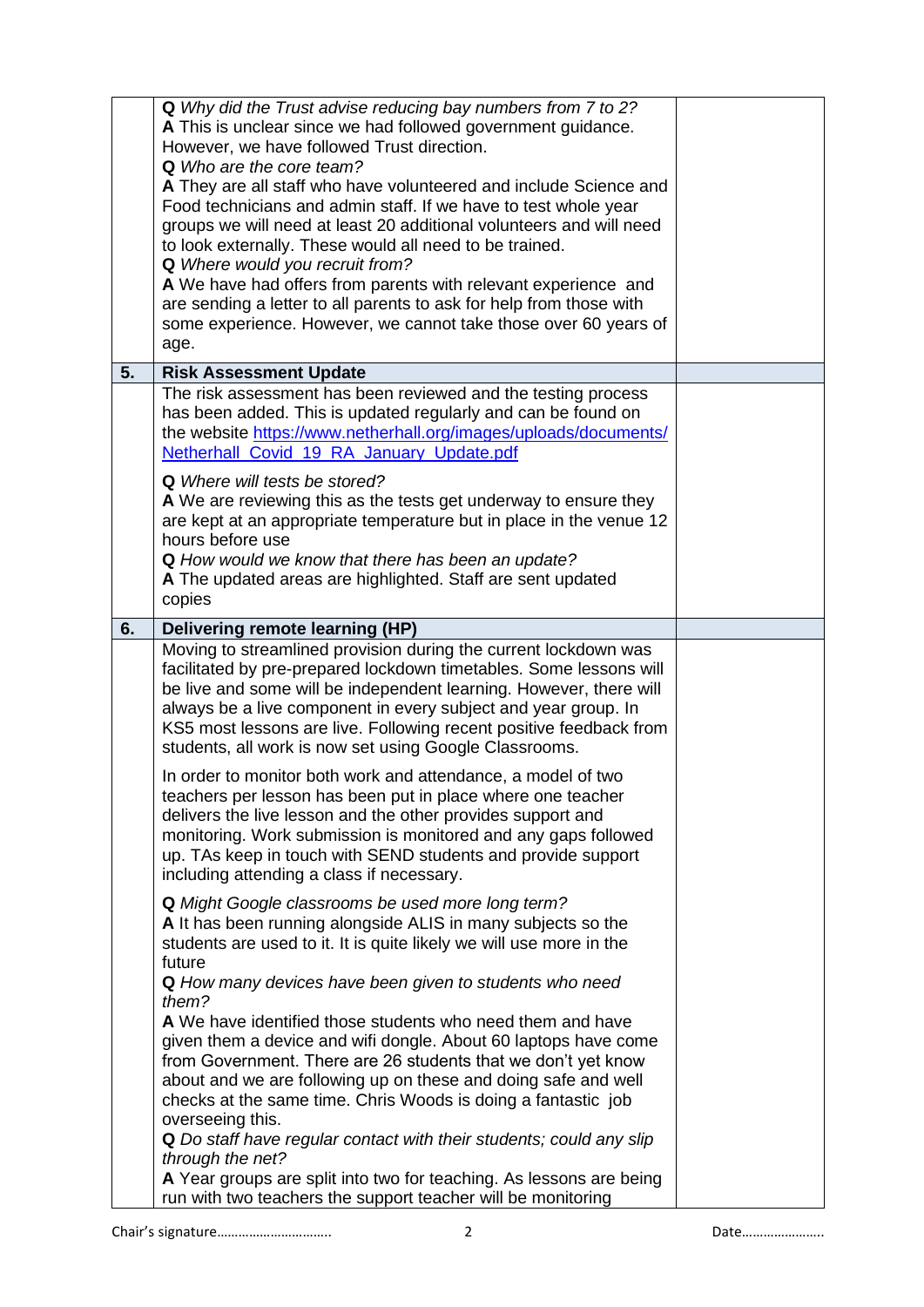|    | attendance. They will also be in contact with the teachers in the<br>other half of the year. Each teacher will monitor their own Google<br>classroom.<br>Q Is Sound training able to be continued?<br>A This has been paused for the moment. Those in need have<br>been prioritised and staff are working closely to support them. As<br>staff become more confident they may be able to develop the<br>practice remotely.                                                                                                                                                                                                                                                                                                                                                                                                                                                                                                                |  |
|----|-------------------------------------------------------------------------------------------------------------------------------------------------------------------------------------------------------------------------------------------------------------------------------------------------------------------------------------------------------------------------------------------------------------------------------------------------------------------------------------------------------------------------------------------------------------------------------------------------------------------------------------------------------------------------------------------------------------------------------------------------------------------------------------------------------------------------------------------------------------------------------------------------------------------------------------------|--|
| 7. | GCSE and A Level assessment (2021) update                                                                                                                                                                                                                                                                                                                                                                                                                                                                                                                                                                                                                                                                                                                                                                                                                                                                                                 |  |
|    | Y11 and Y13 will complete their courses as far as possible.<br>Teachers will continue to assess students during lockdown and<br>also use previous data. A consultation is taking place<br>https://www.gov.uk/government/consultations/consultation-on-how-<br>gcse-as-and-a-level-grades-should-be-awarded-in-summer-2021<br>the outcomes of which will determine actions when school returns.<br>Q Has any of this this been communicated to students at this<br>stage?<br>A A student and parent version was sent out. It is important that<br>we keep reminding students that we are looking at what they are<br>doing now.<br>Q Has there been a drop off in engagement in the older years?<br>A No, but some students who have struggled and become<br>disillusioned early on continue to not engage.                                                                                                                                |  |
| 8. | <b>Staff and Student welfare</b>                                                                                                                                                                                                                                                                                                                                                                                                                                                                                                                                                                                                                                                                                                                                                                                                                                                                                                          |  |
|    | <b>Student Welfare (CW)</b><br>Regular safe and well checks carried out and mostly the<br>school is able to speak to both pupils and their parents.<br>The pastoral team has a list of those that need to be<br>٠<br>followed up on where there are concerns. Checks are<br>carried out as frequently as necessary.<br>SEND students are contacted regularly according to need.<br>Around 10% of students get this enhanced level of care<br>$\bullet$<br>Weekly emails go to all students to find out any issues.<br>Guidance is sent out on mental health and wellbeing<br>Fun competitions, such as photography, are run to try to<br>keep motivation levels up.<br>The student newsletter has started so that the students are<br>keeping in touch with each other and it may be possible get<br>Form groups together on Zoom calls.<br>There are plans for tutors to log communication with<br>students to ensure they are engaging. |  |
|    | Q Do students share their concerns and are there any particular<br>themes?<br>A They do share a lot, though this may be with a particular teacher<br>rather than their form tutor. The issues are all very different.                                                                                                                                                                                                                                                                                                                                                                                                                                                                                                                                                                                                                                                                                                                     |  |
|    | CT acknowledged this is a labour intensive programme for CW,<br>the SALs and the pastoral team and Governors thanked them for<br>all their work.                                                                                                                                                                                                                                                                                                                                                                                                                                                                                                                                                                                                                                                                                                                                                                                          |  |
|    | <b>Staff welfare (DB)</b><br>Staff survey is conducted fortnightly.<br>Wellbeing group meets half termly<br>Richard Wilson ran a solution forum last term                                                                                                                                                                                                                                                                                                                                                                                                                                                                                                                                                                                                                                                                                                                                                                                 |  |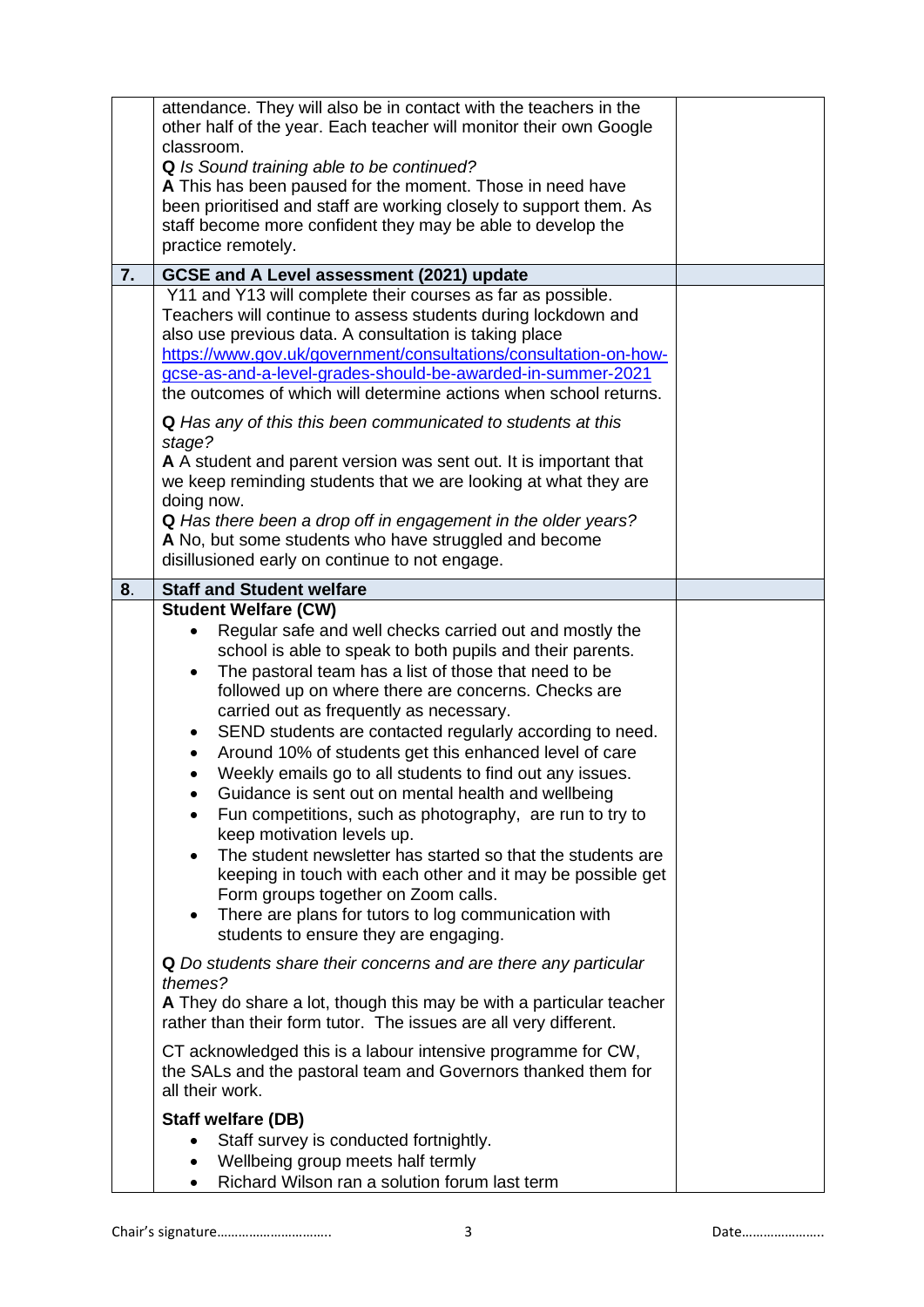| Used refreshment stations last term<br>$\bullet$                                                                                  |  |
|-----------------------------------------------------------------------------------------------------------------------------------|--|
| Had a table in every year group for senior staff to work and                                                                      |  |
| offer support.                                                                                                                    |  |
| Counselling - a group is starting<br>٠                                                                                            |  |
| Staff yoga to be started when possible<br>$\bullet$                                                                               |  |
| Mentoring system being organised<br>$\bullet$                                                                                     |  |
| Postcards of praise<br>$\bullet$                                                                                                  |  |
| <b>Cake Tuesdays</b><br>$\bullet$                                                                                                 |  |
| NP/HP organise wellbeing Wednesday<br>WhatsApp groups in each Faculty                                                             |  |
| Getting staff into school during lockdown, particularly                                                                           |  |
| important for staff living on their own                                                                                           |  |
| 9.<br>Critical worker / vulnerable child group (TH)                                                                               |  |
| There are 4 in-school bubbles staffed by volunteer staff. The                                                                     |  |
| arrangements are more complex than last time. There is a rota                                                                     |  |
| system for staff but there are also some teachers in to do live                                                                   |  |
| lessons and capacity is needed to release them for this. This                                                                     |  |
| lockdown there are many more key worker children accessing                                                                        |  |
| places.                                                                                                                           |  |
| There is a focus on persuading vulnerable students into school.                                                                   |  |
| Safeguarding issues are identified and monitored with the                                                                         |  |
| safeguarding team.                                                                                                                |  |
| This is a huge task led by TH and governors thanked him for all his                                                               |  |
| efforts.                                                                                                                          |  |
| Q How many key workers' children are coming in?                                                                                   |  |
| A We are getting about 30 pupils                                                                                                  |  |
| Q Are they having vouchers or packed lunch?                                                                                       |  |
| A We are providing packed lunch for those eligible for FSM when                                                                   |  |
| in school. Those not in school get vouchers.                                                                                      |  |
| 10.<br><b>New Pupil Referral Unit (DB)</b>                                                                                        |  |
| <b>Staff welfare</b><br>Queen Edith's Way Pupil Referral Unit                                                                     |  |
| A proposal is being made to set up a separate unit based at                                                                       |  |
| Netherhall for those students unable to access mainstream                                                                         |  |
| schooling. The associated paper explains the proposal in more                                                                     |  |
| detail.                                                                                                                           |  |
| TBAP has become increasingly expensive and there are questions                                                                    |  |
| over both the quality of provision and safeguarding issues.                                                                       |  |
| Netherhall has built relationships with its challenging pupils and                                                                |  |
| feels better outcomes can be achieved by investing in an onsite                                                                   |  |
| unit. It can be run as an independent facility with different hours to<br>the main school.                                        |  |
| It is proposed that the Pavilion Room be used which is separate                                                                   |  |
| from the main school. 2-4 pupils would be accommodated in the                                                                     |  |
| first instance with a maximum of 6.                                                                                               |  |
|                                                                                                                                   |  |
| The managed move process is voluntary which can be difficult if<br>parents don't agree and the school will only exclude as a last |  |
| resort. This unit would provide a short term solution. It would also                                                              |  |
| allow them to get the best provision until a managed move                                                                         |  |
|                                                                                                                                   |  |
| happens. In the future it might be offered to other schools to                                                                    |  |
| generate income.                                                                                                                  |  |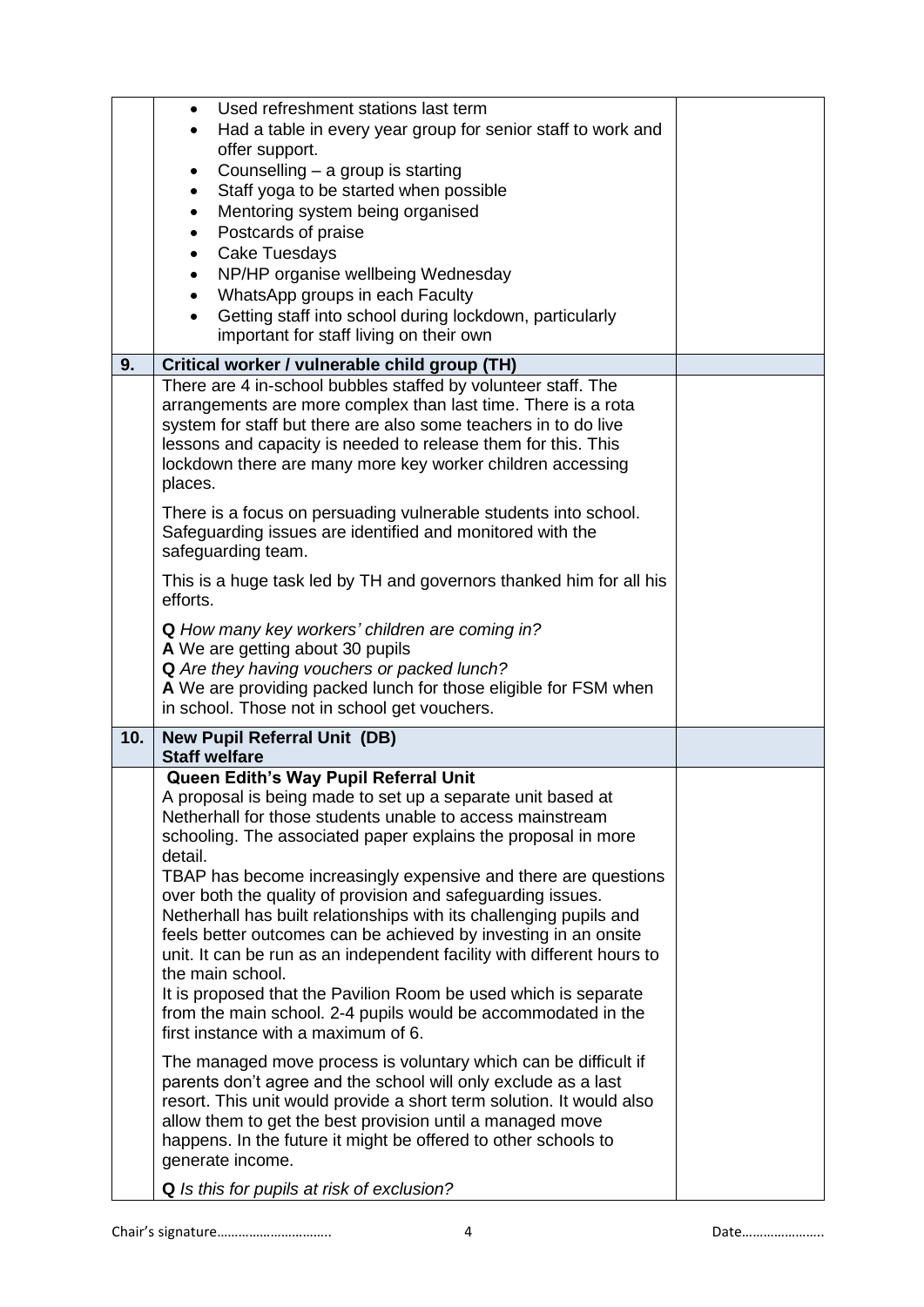|     | A Yes, primarily those who have refused a managed move<br>There is also the issue of those who do take managed moves<br>coming back into main school if the move fails<br><b>Q</b> How will we deliver a full curriculum with 15 hours?<br>A This will be classed as alternative provision which has a required<br>minimum of 15 hrs/week<br>Q Is the curriculum limited?<br>A They are already on a limited curriculum with study support and<br>vocational skills. We would carry on with a similar curriculum.<br>Q What about support for those with specific issues?<br>A There will be mentoring with Phil Priestley or Nikki Parker as<br>part of the pastoral team.<br>Q Would it be completely separate from the school with its own<br>management committee and separate finances?<br>A No, that would be an independent PRU. Alternative Provision<br>can take many guises. We would be inspected by the LA and they<br>would be involved with this from the outset.<br>Q Are there examples of schools offering this sort of provision?<br>A DB clarified that he ran something similar at another school.<br>Also there are some examples around and we have talked this<br>through with the LA.<br>Q Might staff be overstretched, and do they have the right skills?<br>A We will start small and ensure we have the right staff.<br>Whilst it is an ambitious project it presents the best solution in | Report back to<br>future meeting,<br>including LA<br>feedback on the<br>project<br>Costing to be<br>brought to<br><b>Resources</b><br>Committee |
|-----|------------------------------------------------------------------------------------------------------------------------------------------------------------------------------------------------------------------------------------------------------------------------------------------------------------------------------------------------------------------------------------------------------------------------------------------------------------------------------------------------------------------------------------------------------------------------------------------------------------------------------------------------------------------------------------------------------------------------------------------------------------------------------------------------------------------------------------------------------------------------------------------------------------------------------------------------------------------------------------------------------------------------------------------------------------------------------------------------------------------------------------------------------------------------------------------------------------------------------------------------------------------------------------------------------------------------------------------------------------------------------------------------------------------------|-------------------------------------------------------------------------------------------------------------------------------------------------|
|     | terms of cost and pupil outcomes.                                                                                                                                                                                                                                                                                                                                                                                                                                                                                                                                                                                                                                                                                                                                                                                                                                                                                                                                                                                                                                                                                                                                                                                                                                                                                                                                                                                      |                                                                                                                                                 |
| 11. | Governance<br><b>Risk Register</b><br>$\bullet$                                                                                                                                                                                                                                                                                                                                                                                                                                                                                                                                                                                                                                                                                                                                                                                                                                                                                                                                                                                                                                                                                                                                                                                                                                                                                                                                                                        |                                                                                                                                                 |
|     | Governors had received the most recently updated version<br>(reviewed by SM and CT) and were able to compare with the<br>previous version. Governors agreed with the updates.<br>CJ has added some comments to the version in the meeting<br>folder.                                                                                                                                                                                                                                                                                                                                                                                                                                                                                                                                                                                                                                                                                                                                                                                                                                                                                                                                                                                                                                                                                                                                                                   | SM will finalise<br>the risk register<br>to submit to the<br><b>Trust</b>                                                                       |
|     | It was suggested that another website audit is carried out to<br>ensure website is compliant. (can be done annually)<br>Link governor reports<br>PBS had completed a report following a meeting with Karim<br>Marsaoui to discuss the Oakes.<br>Asking challenging questions<br>$\bullet$<br>SM will send a sheet to highlight helpful advice from the NGA.<br><b>Training feedback</b><br>$\bullet$<br>PBS has completed training on remote learning and shared<br>feedback.<br>CJ has completed the NGA Learning Link module on Pupil<br>Premium which was helpful in preparing for introductory link<br>meeting with TH, although some information was out of date<br>NO completed the NGA Learning Link SEND course.<br>Safer recruitment training – need to ensure we have<br>governors trained.                                                                                                                                                                                                                                                                                                                                                                                                                                                                                                                                                                                                                  | SM/KJ to send<br>out questions<br>guidance<br>KJ to check who<br>has completed<br>training and offer<br>to others (EPM)                         |
| 12. | <b>Policy approvals</b>                                                                                                                                                                                                                                                                                                                                                                                                                                                                                                                                                                                                                                                                                                                                                                                                                                                                                                                                                                                                                                                                                                                                                                                                                                                                                                                                                                                                |                                                                                                                                                 |
|     | <b>Safeguarding Covid-19 addendum</b><br>This was approved.<br><b>Managing Medical Needs &amp; First Aid</b><br>$\bullet$<br>There are some Netherhall specific appendices still to be<br>added to the Trust policy                                                                                                                                                                                                                                                                                                                                                                                                                                                                                                                                                                                                                                                                                                                                                                                                                                                                                                                                                                                                                                                                                                                                                                                                    | Appendices to<br>be approved by<br>email                                                                                                        |